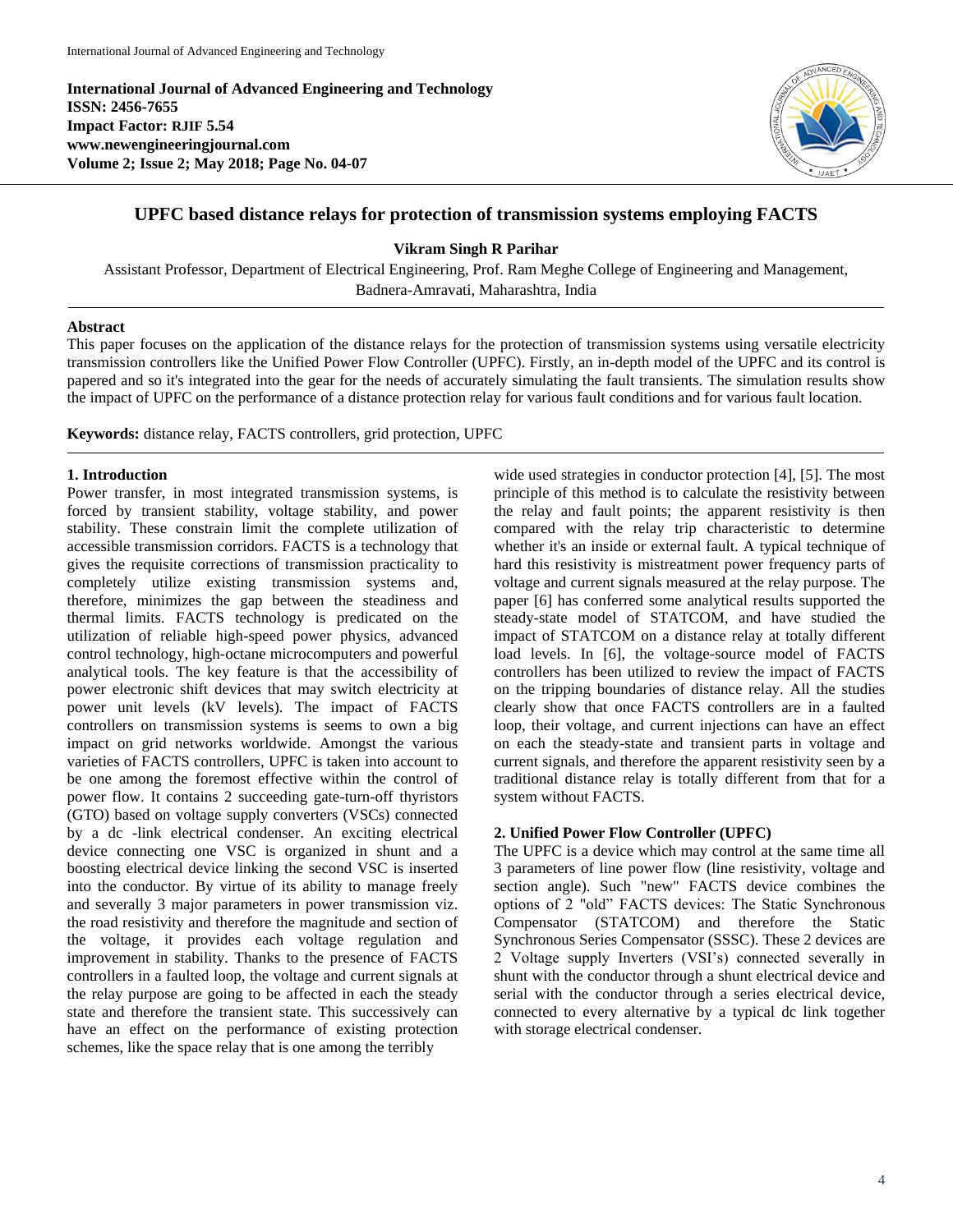

**Fig 1:** UPFC model diagram

The shunt electrical converter is employed for voltage regulation at the purpose of association injecting An opportune reactive power flow into the road and to balance the \$64000 power flow changed between the series electrical converter and therefore the conductor. The series electrical converter is often accustomed control the \$64000 And reactive line power flow inserting an opportune voltage with a governable magnitude and innovate series with the conductor. Besides, the UPFC permits a secondary however necessary perform like stability control to suppress grid oscillations rising the transient stability of the grid. because the want for versatile and quick power flow controllers, like the UPFC, is predicted to grow within the future because of the changes in the electricity markets. a mix of Static Synchronous Compensator (STATCOM) and a Static Synchronous Series Compensator (SSSC) that are coupled via a typical dc link, to permit two-way flow of real power between the series output terminals of the SSSC and therefore the shunt output terminals of the STATCOM, and are controlled to produce coincidental real and reactive series line compensation without an external electrical energy supply. The UPFC, by means that of angularly at liberty series voltage injection, is ready to manage, at the same time or by selection, the conductor voltage, impedance, and angle or, or else, the \$64000 and reactive power flow within the line. The UPFC can also offer severally governable shunt reactive compensation. The UPFC model for conductor shown in Figure (1).

#### **3. Distance Protection for Transmission Lines**

The operation of the relays mentioned up to now depended upon the magnitude of current or power within the protected circuit. However, there's another cluster of relays during which the operation is ruled by the quantitative relation of an applied voltage to current within the protected circuit. Such relays are known as distance or resistivity relays. In a resistivity relay, the torsion made by a current component is opposed by the torsion made by a voltage component. The relay can operate once the quantitative relation V/I are but a reference price. A system with fast resistivity relays, set to act on impedances but or adequate to the impedances, of a district as shown in Figure (2.3) would be tough to regulate, a fault close to the junction of 2 sections is probably going to cause the operation of 2 relays. The voltage component of the relay is happy through a possible electrical device from the road to be protected. This component of the relay is happy from current electrical device serial with the line. The road is that the protected zone. Beneath traditional operative conditions, the resistivity of the protected zone is that the relay is thus designed that it closes its contacts whenever resistivity of the

protected section falls below the reference price. A distance or resistivity relay is actually A meter and operates whenever the resistivity of the protected zone falls below a reference price. There are 2 varieties of distance relay in use for defense of power provide, namely;

(i)Definite-distance relay that operates instantly for fault up to a preset distance from the relay.

(ii)Time –distance relay during which the time of operation is proportional to the space of fault from the relay purpose. A fault nearer to the relay can operate it ahead of a fault farther far away from the relay.



**Fig 2:** Distance protection of line

# **4. UPFC Transmission Lines Simulation Models**

In ac power systems, given the insignificant electrical storage, the electrical generation and cargo should balance the least bit times. To some extent, the electrical system is self-activating. If a generation is a smaller amount than load, the voltage and frequency drop, and thereby the load, goes right down to equal the generation minus the transmission losses. However, there are solely some p.c margins for such a self-regulation. If the voltage is propped up with reactive power support, then the load can go up, and consequently, the frequency can keep dropping, and therefore the system can collapse. Alternately, if there's inadequate reactive power, the system will have voltage collapse. once an adequate generation is out there, active power flows from the excess generation areas to the deficit areas, and it flows through all parallel ways on the market which often involve additional high-voltage and medium-voltage lines. Often, long distances are attached masses and generators on the manner. Presence of an outsized range of powerful low resistivity lines on that loop. There are in truth some major and an outsized range of minor loop flows and uneven power flows in any power gear.



**Fig 3:** Simulink diagram of conductor with UPFC model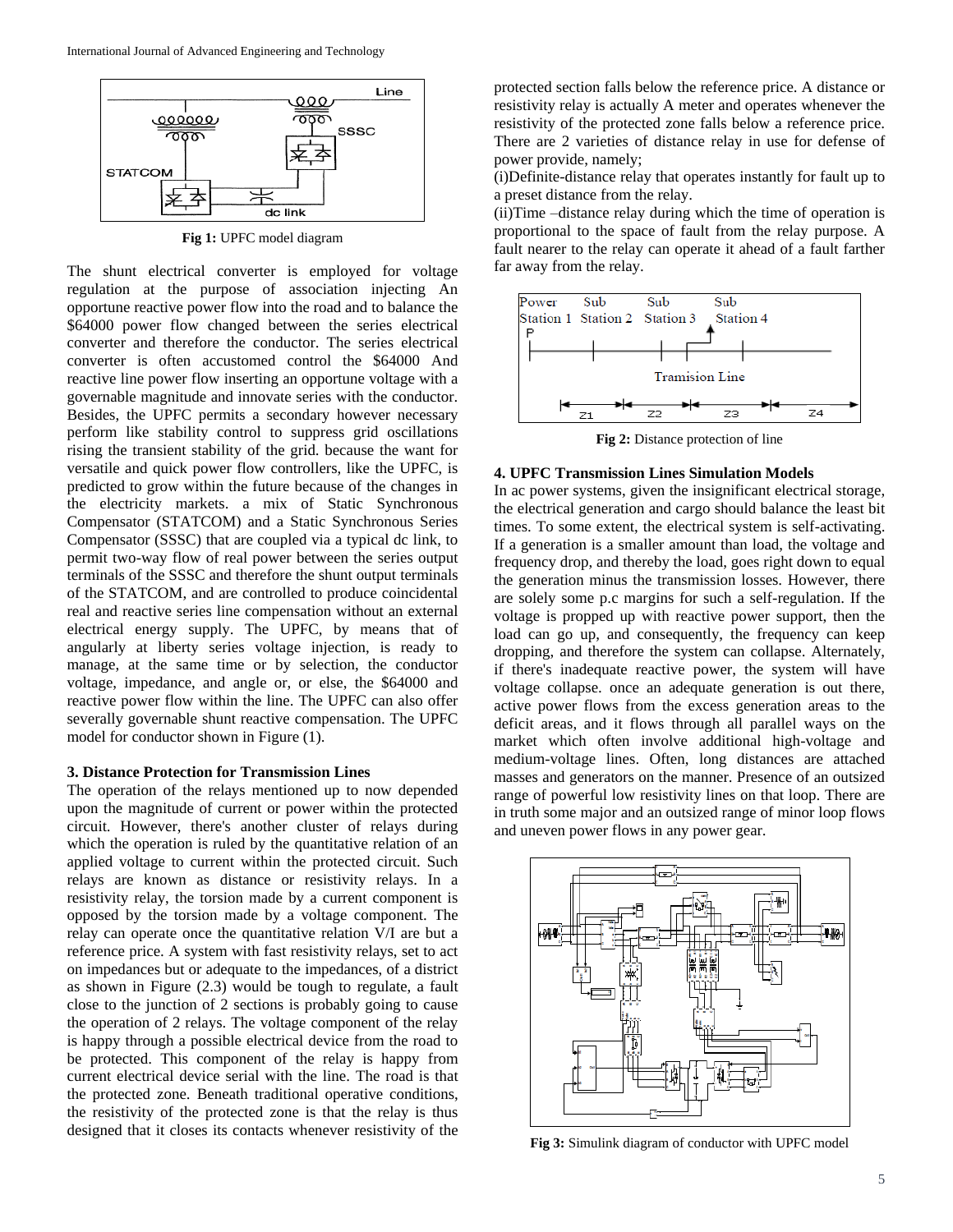Comparing the resistivity mechanical phenomenon for a system with UPFC and without UPFC, it's apparent that the degradation in relay performance is much worse within the case of a system using the complete UPFC and as mentioned before, this is directly attributed to the generation of an outsized zero-sequence voltage part within the injected voltage. Here single section of the ground is taken into account. If this zero sequence voltage part of the injected voltage were too familiar and therefore the relaying purpose voltage was then changed, then the resistivity mechanical phenomenon shifts quite near the relay conductance unit boundary. When each the shunt and series components work along, the UPFC works as a whole device and its performance is to each regulate the facility flow within the conductor and maintain the voltage at the STATCOM connecting purpose. Once there's a phase-to-ground fault at saying one hundred fifty metric meter, the simulation results show that the zero sequence part voltage of the UPFC is way beyond the positive and negative sequence parts and this can dominate the relay purpose voltage and so incorporates a massive impact on the apparent resistivity. once one section to ground fault is on the proper facet of UPFC, i.e., at a fault distance of one hundred fifty metric meter from the relay purpose, and therefore the desired voltage, the apparent resistivity mechanical phenomenon seen by the A-ground component of the system with UPFC. From the higher than, it are often seen that each the resistance and electrical phenomenon parts of the gear apparent resistivity with UPFC are larger than for the system without UPFC, it's apparent that once the fault is on the left facet of UPFC (i.e., <100km), the apparent resistivity is seen by the space relay is sort of identity as that for the system without UPFC; but, once the fault is the proper facet of UPFC, each the apparent resistance and electrical phenomenon of the system with UPFC are larger than for the system without UPFC.

#### **5. Results & Discussion**

This section presents the results of the proposed approach wherein the Table 1 indicates the comparison of resistivity price with and without UPFC and Table 2 Comparison of resistivity changes in section to section fault. The Figure 4 shows modification of the fault position.

**Table 1:** Comparison of resistivity with and without UPFC

| <b>Condition</b> | Impedance | <b>Type of Fault</b> |
|------------------|-----------|----------------------|
| Without UPFC     | Ი ᲘᲘᲘ54   | L-G Fault            |
| With UPFC.       | 04        | L-G Fault            |

**Table 2:** Comparison of resistivity changes in section to section fault

| <b>Location of Faults</b> | 100km | 125km | <b>150km</b> | 175km | 200km |
|---------------------------|-------|-------|--------------|-------|-------|
| Impedance                 |       |       |              | ، ، ، |       |



**Fig 4:** Modification of the fault position

#### **6. Conclusion**

This paper presents an in-depth model of a gear using UPFC. There is an advantageous effect of the presence of a UPFC on the performance of a distance relay. The simulation results show the impact of UPFC once it's operated with UPFC and without UPFC, severally, on the space relay. Significantly, the impact on the performance of a distance relay is considerably higher once the complete UPFC is operating compared to a system using solely without UPFC; this is often by the fact that within the case of the former, there's active and reactive power injected by each STATCOM and therefore the SSSC. The results conferred during this paper clearly highlight the elemental issues of protective a gear using a UPFC mistreatment distance protection.

### **7. Future Work**

This work can be extended to identify, locate and classify faults at remote locations using distance relays and STATCOM.

#### **9. References**

- 1. Xiaoyao Zhou, Haifeng Wang RK. Aggarwal Performance evaluation of a distance relay as applied to a transmission system with UPFC, IEEE Trans. on Power Delivery. 2006; 21:3.
- 2. Hingorani NG, Gyugyi L. Understanding FACTS Concepts and Technology of Flexible AC Transmission Systems. New York: IEEE Press, 2000.
- 3. Song YH, Johns AT, Flexible AC Transmission Systems. New York: IEEE Press, 1999.
- 4. Phadke AG, Hlibka T, Ibrahim M. Fundamental basis for distance relaying with symmetrical components, IEEE Trans. Power App. Syst. 1977; 96:635-646.
- 5. Estimation algorithm for digital distance relaying), IEEE Trans. Power Delivery. 1994; 9(3):1375-1383.
- 6. El-Arroudi K, Joos G, McGillis DT. Operation of impedance protection relays with the STATCOM, IEEE Trans. Power Del. 2002; 17(2):381-387.
- 7. Dash PK, Pradhan AK, Panda G, Liew AC. Adaptive relay setting for flexible AC transmission systems (FACTS), IEEE Trans. Power Del. 2000; 15(1):38-43.
- 8. Wang WG, Yin XG, Yu J, Duan XZ, Chen DS. The